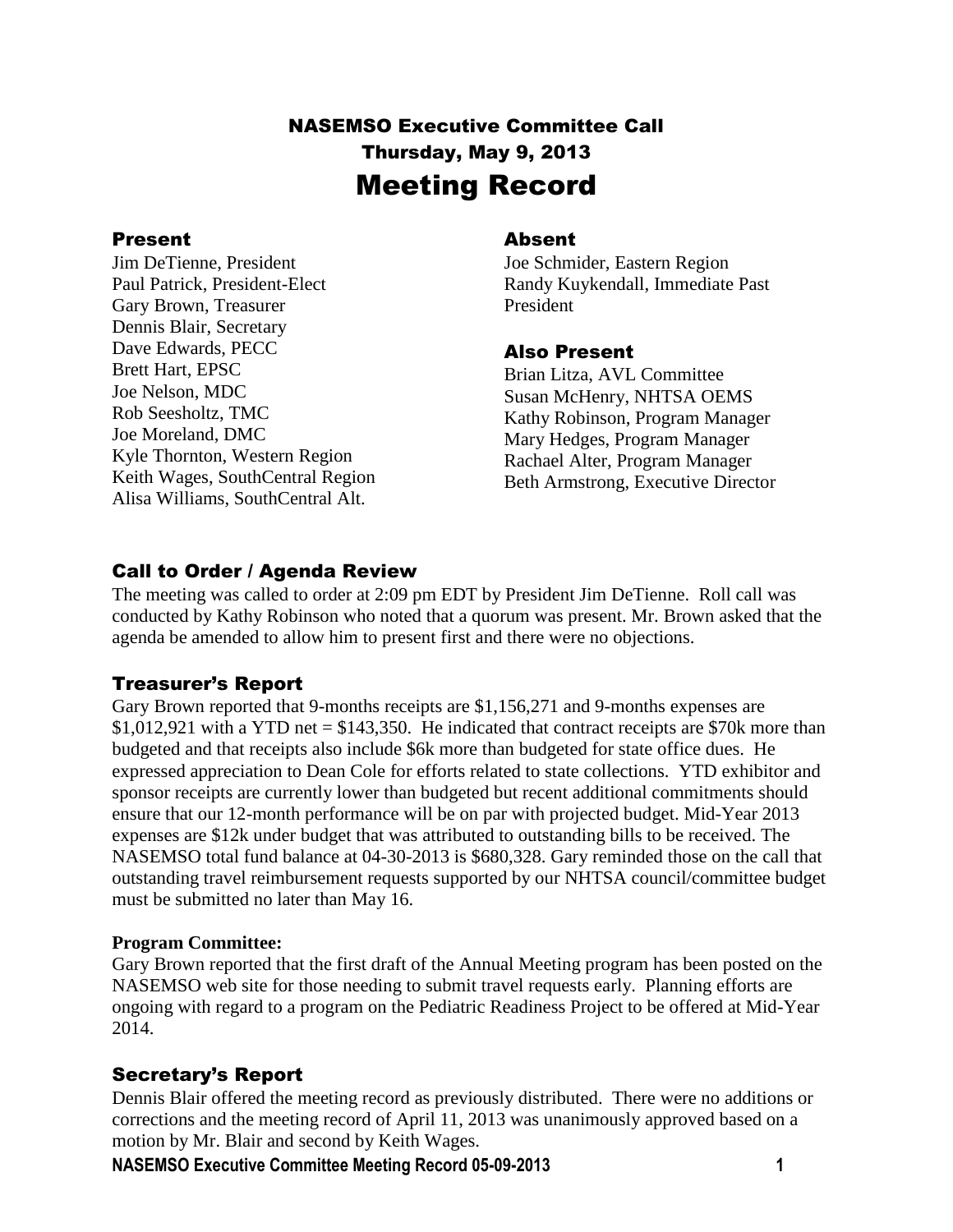# President's Report

Advocates for EMS-Jim reported that NASEMSO participated in a letter to Congress to increase funding support for EMS programs. He mentioned that he had recently become informed that the Ryan White Reauthorization Act was due for review and that there had been a suggestion that perhaps the language that covers emergency responders should be separated to strengthen the protections afforded by the provisions in the Act. He indicated that he will ask AEMS to better research this issue.

Mobile Integrated Health Committee-Jim announced that Kevin McGinnis will serve as the Program Manager for the new committee. The committee will focus on state EMS office issues related to this emerging subspecialty. He asked that the Community Paramedic Information Forum, which serves to help disseminate broader information, change their monthly meeting schedule from every month to every other month in order to accommodate bimonthly meetings of the MIHC on the 3<sup>rd</sup> Monday at 3 pm eastern. The first meeting will be held on May 20, 2013. Any state official who is interested in this committee should contact Kevin McGinnis to receive meeting announcements.

White House Forum on Military Credentialing and Licensing Roundtable-Jim reported that he and Dia Gainor had recently participated in this meeting along with Drew Dawson and several EMS leaders to discuss veteran employment initiatives that have been underway at the urging of the President. Additional meetings are planned.

Jim reported that Leslee Stein-Spencer and Joe Schmider will be representing NASEMSO at another upcoming White House forum- Federal IED PPE and Medical Workgroup.

Paul Patrick has agreed to represent NASEMSO to an NAEMT Committee in regards to the EMS Field Bill.

Jim announced that Joe Schmider has accepted the state EMS director position in Texas and will be moving at the end of the month. He offers best wishes to Mr. Schmider on behalf of the Board.

# Executive Director Report

#### **Final Ambulance Design Draft-Comment Opportunity** *[Ambulance Patient Compartment](https://www.nasemso.org/Members/Board/documents/Final_Design_Concepts_Development_Report_DRAFT.pdf)  [Final Design Concepts Development](https://www.nasemso.org/Members/Board/documents/Final_Design_Concepts_Development_Report_DRAFT.pdf)*--

The Department of Homeland Security (DHS) Science and Technology Directorate (S&T) First Responders Group (FRG) and the Resilient Systems Division (RSD) has partnered with the National Institute of Standards and Technology (NIST), NIOSH, BMT Designers and Planners (D&P), and Carlow International to develop design guidance for ambulance patient compartments that address crashworthiness, patient safety and comfort, and EMS provider safety and performance. This partnership will provide human factors engineering (HFE) and ergonomic based guidelines and criteria for designing ambulance patient compartments that maximize EMS providers' performance as well as their personal and patient safety. This Draft Report summarizes the evolution of requirements and criteria based on the development and evaluation

**NASEMSO Executive Committee Meeting Record 05-09-2013 2**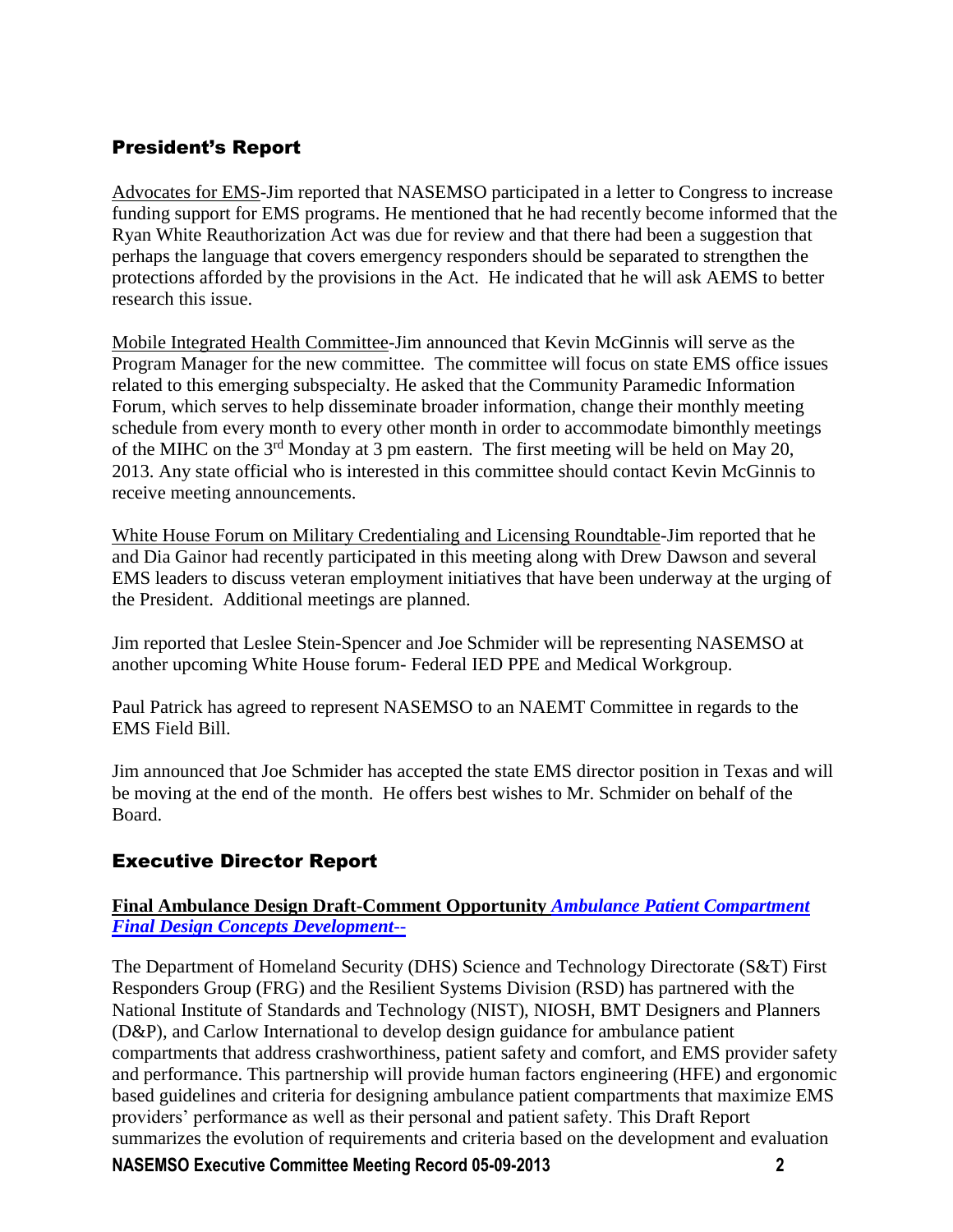of ambulance patient compartment design concepts. The requirements and criteria are being finalized for submission to the National Fire Protection Association (NFPA). NFPA will review the submission for inclusion in NFPA 1917 Standard for Automotive Ambulances (National Fire Protection Association 2010). A motion by Paul Patrick and second by Dr. Nelson to applaud the efforts and to provide NASEMSO's support in moving forward passed unanimously.

Dia Gainor reminded all that the CAP 1 Final Report is due and asked that all Council and Committee chairs review the draft and provide feedback to her asap and no later than May 28.

She noted upcoming meetings of interest to the Board—the Workforce Planning Team Meeting is being held in Washington DC next week. NFPA is meeting May 29-30 for a detailed review of the 1917 standard and to provide recommendations to the Technical Committee. (She noted that an alternate for Keith Wages is needed to represent NASEMSO at the meeting.) The first Model Interstate Compact meeting will be held the first week of June.

Susan McHenry indicated that NHTSA was very pleased with the CAP 1 call held on May 8 and noted optimism for the upcoming meeting on CAP 5. She offered her thanks and "good work" on behalf of the OEMS.

## Council Reports

**Data Managers** – Rachel Alter reported that the Data Managers were initiating an environmental scan that will assist the Data Managers Council in achieving many of the Goals outlined in the 2013 Data Managers Council Workplan. It will also help inform the group on the current status of many issues related to EMS Data Management in the States and Territories.

**EPSC** – Brett Hart noted the Council continues to alternate steering committee with full council meetings each month. The Council provided comments to Dia and Jim in advance of the White House Forum on military credentialing.

**Medical Directors—** Dr. Nelson noted the Council's involvement in the Model EMS Guidelines project. Subgroups have been formed and a web portal established to collect comments. He also described current efforts to implement an Evidence-Based Guideline Project, noting that pain management in adult and pediatric patients was the current focus. A toolkit has been identified. Finally, the Council is providing outreach to states without a state EMS medical director and an orientation for new state EMS medical directors is being discussed.

**Pediatric Emergency Care** – Dave Edwards reporting. The Council recently held an in-face meeting in conjunction with the EMSC Grantee Meeting. It was noted that the next EMSC grantee meeting is planned over EMS week in 2014 and that it could be problematic from the standpoint that state officials are obligated to state and community events at home.

Rachel Alter and Dia Gainor were tasked to query the state directors about the ability to participate in an EMSC grantee meeting over EMS Week and that NASEMSO provide a letter of concern to HRSA about the timing. Additionally, the Program Committee was urged to reestablish a partnership with EMSC for the 2014 Mid-Year meeting and beyond.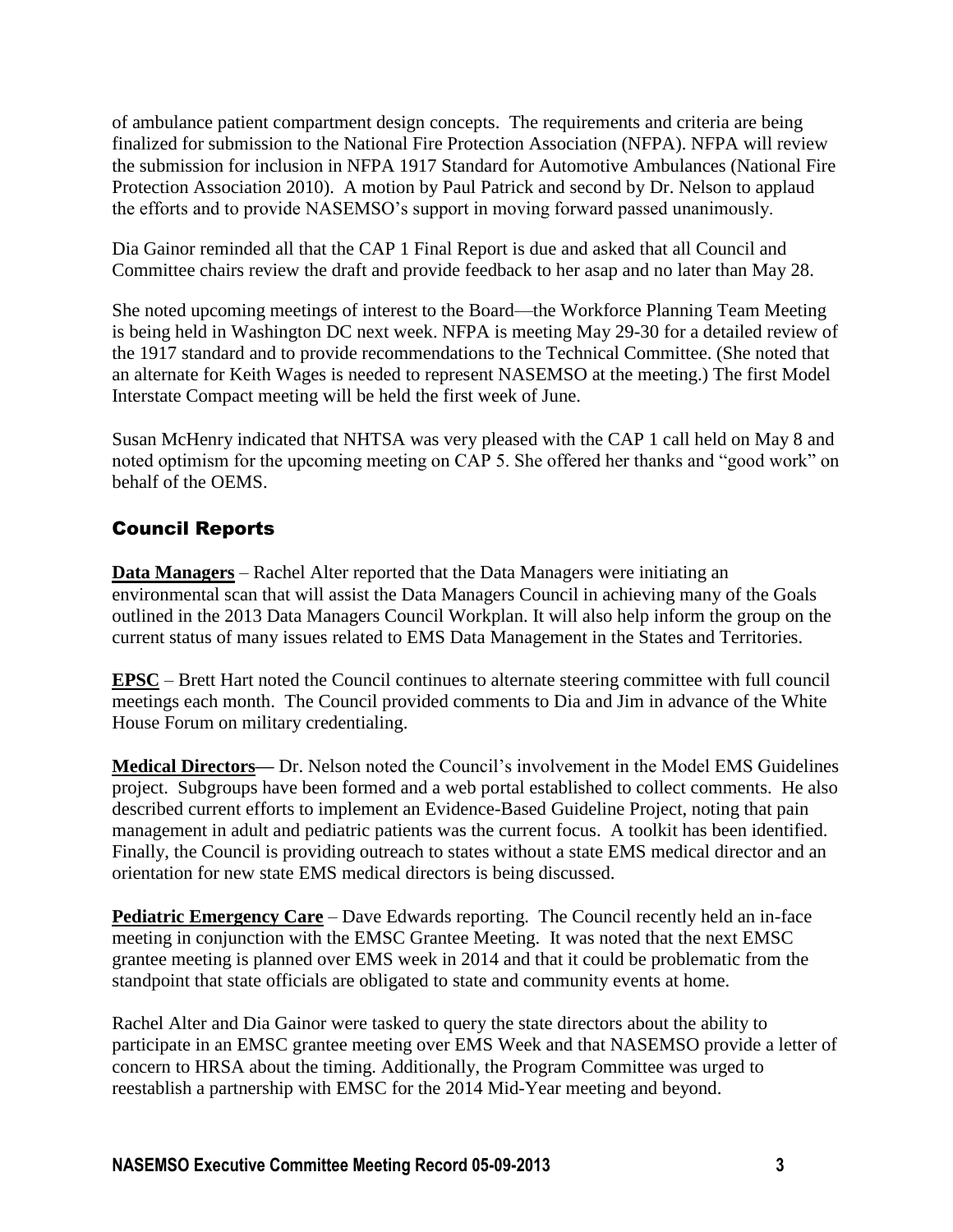**Trauma Managers** -- Rob Seesholtz reporting. The Steering Committee met last week and committed to finalizing a mentoring toolkit for state trauma managers and updating NASEMSO web site content for state trauma managers. Most activity occurs at the regional level and Mr. Seesholtz reports robust activity in that regard. Tim Held recently provided an update on the JOC and Nels Sandahl reported on the status of the Optimal Resources document, which is now expected in 2014. The Steering Committee is planning for their annual meeting.

## Committee Reports

**Communications and Technology**: no report.

**Domestic Preparedness Committee**: no report.

**Government Information**: no report.

**HITS**: Keith Wages and Mary Hedges reporting. The committee is working on a toolkit that can be used to improve the relationship between state EMS directors and highway safety offices.

**Air Medical:** Kathy Robinson and Dia Gainor reporting.The Air Medical Committee remains viable and is drafting a response to AAMS for their model state guidelines industry document. The Committee has delayed production of a NASEMSO Model Guidelines document in anticipation of recommendations from the CDC, NHTSA, and FICEMS in the fall. The Board was informed of activities related to ASTM air medical standards and expressed concern over the lack of representation of individuals that are currently active in the air medical field.

### **Rural EMS:** no report

**AVL**: Brian Litza reporting. Work continues on the model guidelines document.

**Education Agenda Implementation Team**: Kathy Robinson reporting. The number of EMS programs accredited or in the letter of review process has increased exponentially to 591 since December 31, 2012. Bill Brown will officially depart NREMT HQ at the end of this month and Severo ("Tre") Rodriguez is gearing up to assume the role of executive director. Other activities are consistent with the ED Agenda Implementation work plan.

# Regional Reports

**East**: no report.

**West**: Kyle Thornton reported that the Western Region conducted a conference call on April 15.

**North Central**: Dean Cole reported that Kevin McGinnis recently provided an update on communications issues for the region.

**South Central**: Keith Wages reported that Dia Gainor provide an update on drug shortages during their meeting 3 weeks ago.